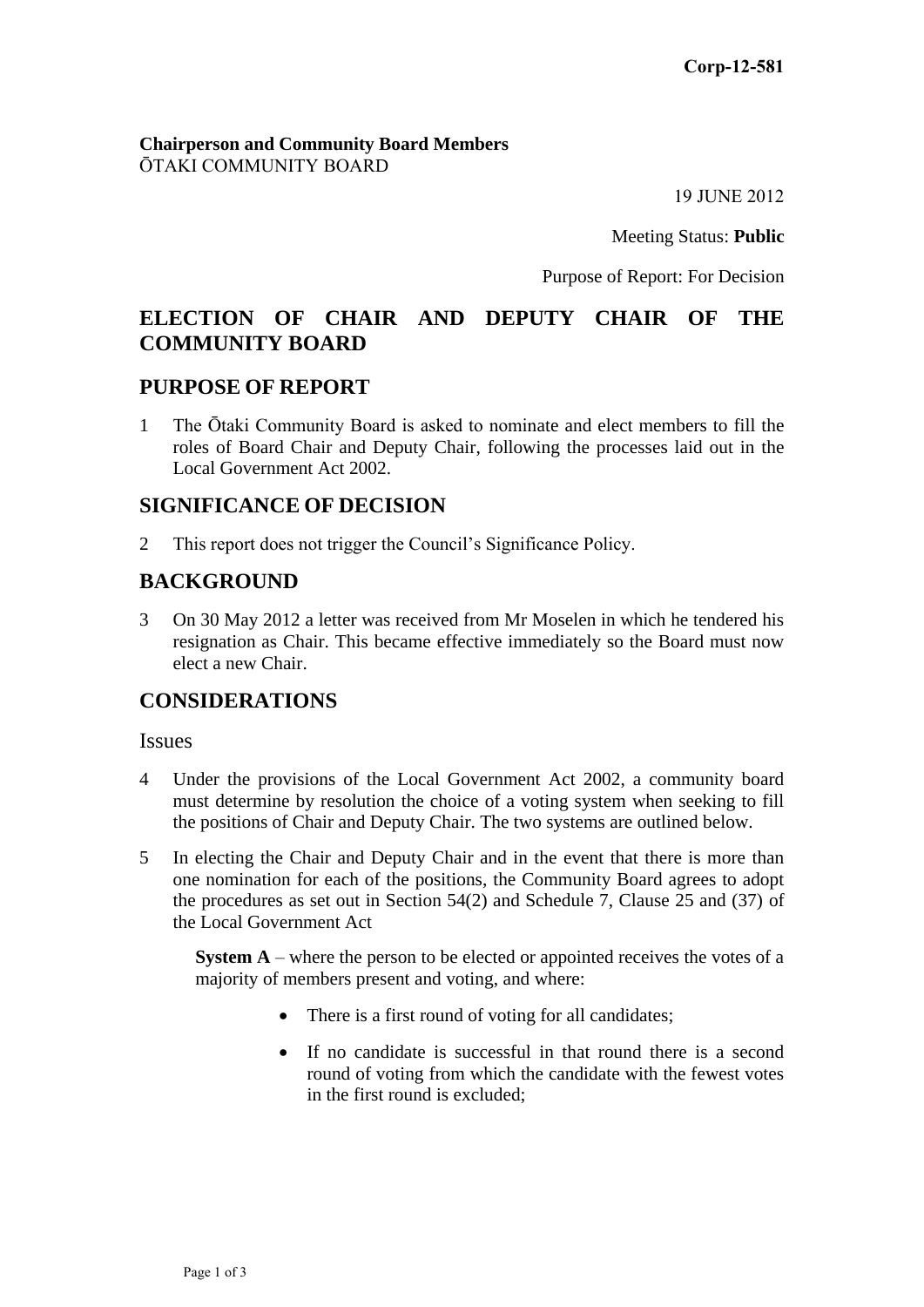- If no candidate is successful in the second round there is a third, and if necessary subsequent round of voting from which each time the candidate with the fewest votes in the previous round is excluded;
- In any round of voting, if two or more candidates tie for the lowest number of votes, the person excluded from the next round is resolved by lot.

**System B** – which requires that a person is elected or appointed if she or he receives more votes than any other candidate; and

- There is only one round of voting;
- If two or more candidates tie for the most votes, the tie is resolved by lot.
- 6 When an equality of votes needs to be resolved by lot the names of the candidates receiving an equal number of votes shall be placed in a container and the name of the person drawn out by an independent person shall be deemed to be elected.

### Financial Considerations

7 There are no financial considerations.

### Legal Considerations

8 There are no additional legal considerations.

### Delegation

9 The Community Board has the delegation to consider this matter under Section 54(2) of the Local Government Act 2002.

#### Consultation and Policy Considerations

10 There are no consultation or policy considerations.

#### Tāngata Whenua Considerations

11 There are no iwi considerations.

### Publicity Considerations

12 A media release will be prepared as there will be community interest in the outcome.